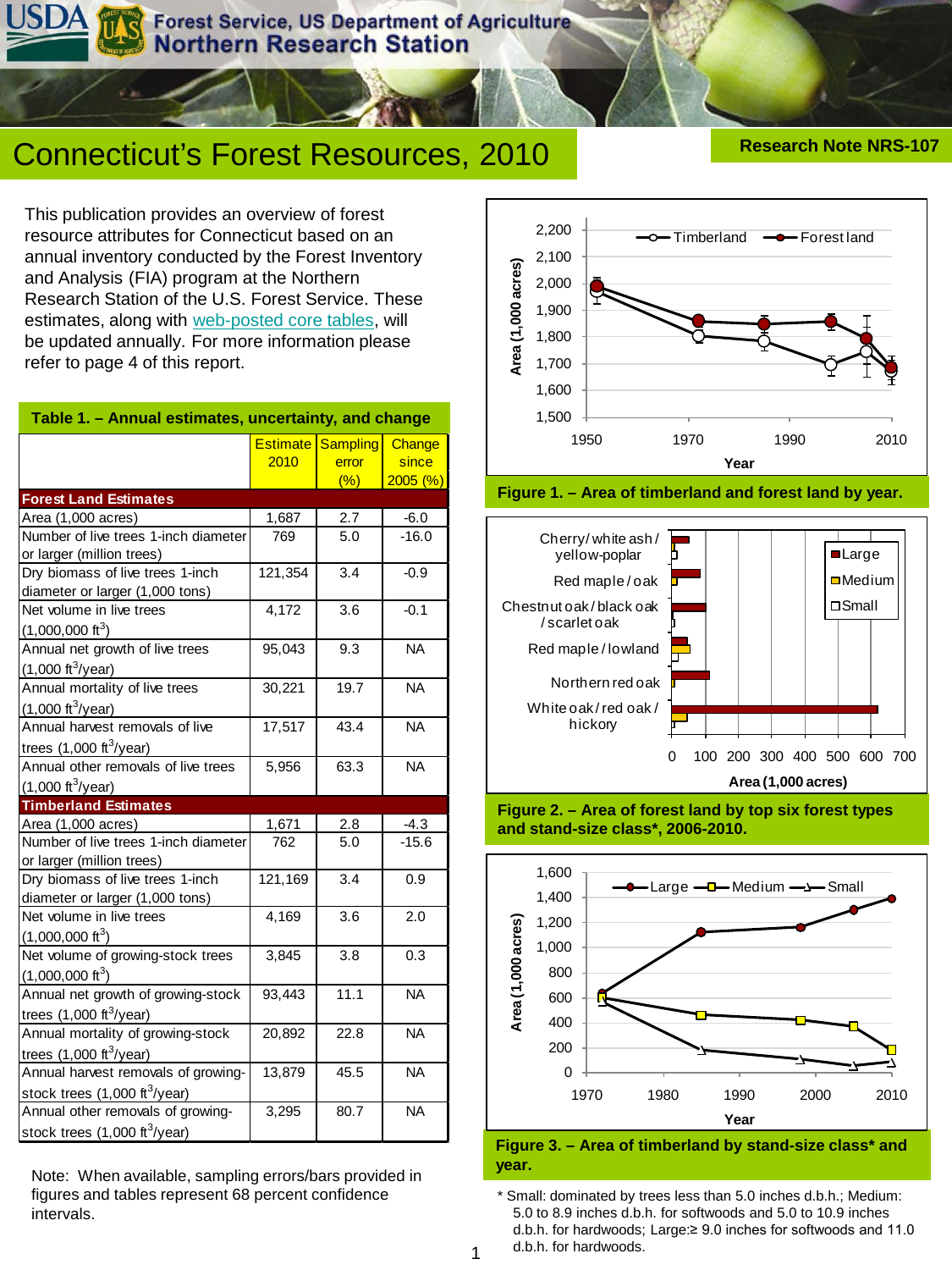| Table 2. - Top 10 tree species by statewide volume estimates, 2006-2010 |                        |                                                                                      |              |                                   |                                                                         |                                 |                                      |  |  |  |
|-------------------------------------------------------------------------|------------------------|--------------------------------------------------------------------------------------|--------------|-----------------------------------|-------------------------------------------------------------------------|---------------------------------|--------------------------------------|--|--|--|
| Rank                                                                    | <b>Species</b>         | <b>Volume of live</b><br>trees on forest land Sampling<br>$(1,000,000 \text{ ft}^3)$ | error $(\%)$ | <b>Change since</b><br>$2005$ (%) | <b>Volume of sawtimber</b><br>trees on timberland<br>$(1,000,000$ bdft) | <b>Sampling</b><br>error $(\%)$ | <b>Change</b><br>since<br>$2005$ (%) |  |  |  |
|                                                                         | Red maple              | 874                                                                                  | 8.4          | 1.5                               | 2,297                                                                   | 11.1                            | 19.9                                 |  |  |  |
| 2                                                                       | Northern red oak       | 583                                                                                  | 10.2         | 4.4                               | 2,317                                                                   | 10.9                            | 14.2                                 |  |  |  |
| 3                                                                       | Black oak              | 343                                                                                  | 12.6         | 0.1                               | 1,424                                                                   | 13.9                            | 7.5                                  |  |  |  |
| 4                                                                       | Sweet birch            | 298                                                                                  | 9.8          | $-4.8$                            | 678                                                                     | 14.6                            | $-6.4$                               |  |  |  |
| 5                                                                       | Eastern white pine     | 272                                                                                  | 20.2         | $-7.0$                            | 1,134                                                                   | 23.5                            | $-4.9$                               |  |  |  |
| 6                                                                       | White oak              | 268                                                                                  | 10.7         | $-11.6$                           | 997                                                                     | 12.3                            | $-5.8$                               |  |  |  |
| 7                                                                       | Eastern hemlock        | 211                                                                                  | 17.6         | $-1.7$                            | 569                                                                     | 20.2                            | $-10.0$                              |  |  |  |
| 8                                                                       | White ash              | 198                                                                                  | 16.1         | $-10.5$                           | 734                                                                     | 19.7                            | $-13.1$                              |  |  |  |
| 9                                                                       | Sugar maple            | 185                                                                                  | 16.5         | 5.6                               | 547                                                                     | 21.5                            | $-12.0$                              |  |  |  |
| 10                                                                      | Scarlet oak            | 154                                                                                  | 16.2         | 27.7                              | 543                                                                     | 16.8                            | 52.8                                 |  |  |  |
|                                                                         | Other softwoods        | 30 <sup>°</sup>                                                                      | 36.0         | $-12.2$                           | 81                                                                      | 53.1                            | 85.6                                 |  |  |  |
|                                                                         | <b>Other hardwoods</b> | 758                                                                                  | 8.3          | 2.3                               | 2,462                                                                   | 11.8                            | 26.6                                 |  |  |  |
|                                                                         | <b>All Species</b>     | 4,172                                                                                | 3.6          | $-0.1$                            | 13,783                                                                  | 4.6                             | 8.7                                  |  |  |  |

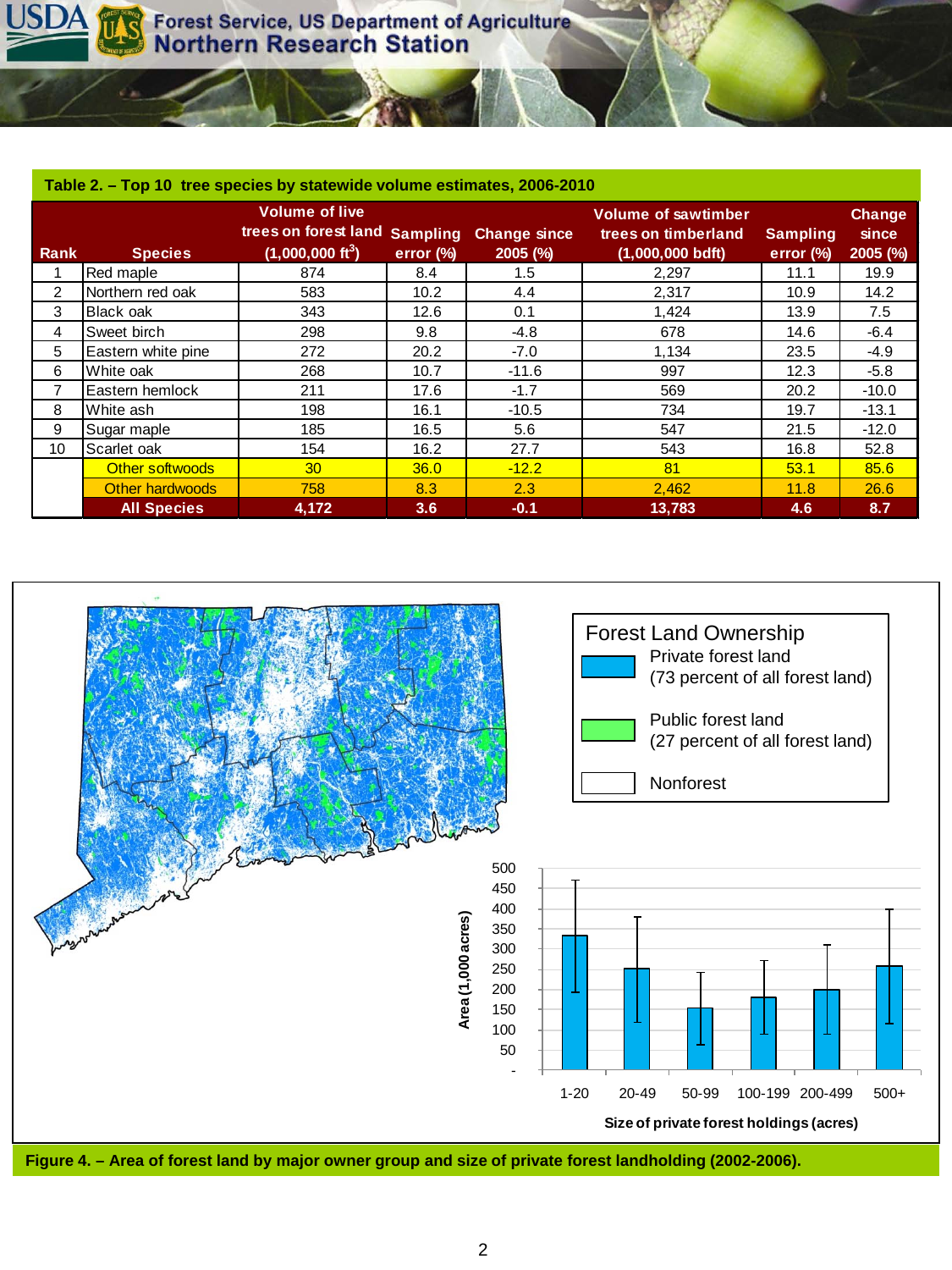

## Invasive Plants

Invasive plants are spreading throughout North America with the help of humans, animals, and other vectors such as wind and water. These species are threatening forests by displacing native flora, altering nutrient composition, and changing aesthetics. In addition, these plants have economic implications, nationally costing billions of dollars annually through reduced timber yield and the costs of inspection and eradication.

The forests of Connecticut are likewise threatened by invasive plants. Beginning in 2007, the U.S. Forest Service, Forest Inventory and Analysis program began monitoring a subset of its forest inventory plots for the presence of invasive plants (Table 5). The most commonly observed invasive plants across Southern New England were multiflora rose, Japanese barberry, and oriental bittersweet (Fig. 5). Invasive plants are widespread across the region (Fig. 6). Not only are these invasive plants harmful to the forest community, they can also be recreational hazards (e.g., multiflora rose and Japanese barberry can form dense thickets of abundant thorns). Future remeasurement of Forest Inventory and Analysis vegetation plots will help us understand the characteristics that facilitate the spread of invasive plants.

#### **Table 5. – Invasive plant species found on Forest Inventory and Analysis invasives monitoring plots in Southern New England, 2007-2009.**

#### **Common name (Scientific name)**

Autumn olive *(Elaeagnus umbellata)* Black locust *(Robinia pseudoacacia)* Canada thistle *(Cirsium arvense)* Common barberry *(Berberis vulgaris)* Common buckthorn *(Rhamnus cathartica)* European privet *(Ligustrum vulgare)* Garlic mustard *(Alliaria petiolata)* Glossy buckthorn *(Frangula alnus)* Japanese barberry *(Berberis thunbergii)* Japanese honeysuckle (*Lonicera japonica)* Japanese knotweed *(Polygonum cuspidatum)* Louise's swallow-wort *(Cynanchum louiseae)* Morrow's honeysuckle *(Lonicera morrowii)* Multiflora rose *(Rosa multiflora)* Nepalese browntop *(Microstegium vimineum)* Norway maple *(Acer platanoide)* Oriental bittersweet *(Celastrus orbiculatus)* Russian olive *(Elaeagnus angustifolia* ) Showy fly honeysuckle *(Lonicera xbella)*







**Figure 6. – Approximate location of invasives monitoring plots with multiflora rose and Japanese barberry, Southern New England, 2007-2009.**